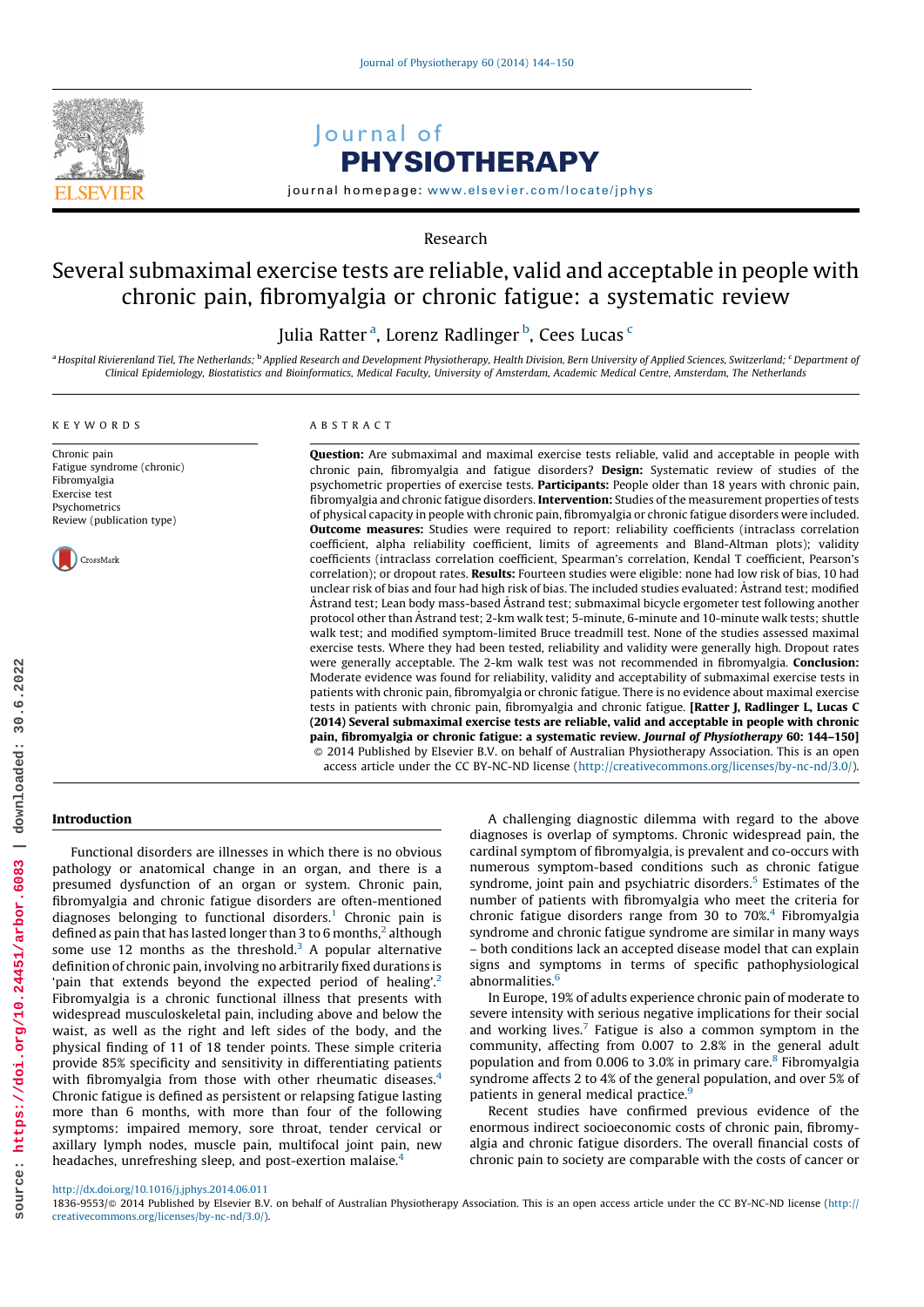cardiovascular diseases. $10,11$  Chronic pain is also associated with many secondary stressors such as sleep disruption, unemployment and interpersonal tensions.12 Chronic fatigue syndrome is characterised by profound disabling fatigue lasting at least 6 months and accompanied by numerous symptoms such as pain, sleep difficulties and cognitive impairment.<sup>13</sup> Chronic pain, fibromyalgia and chronic fatigue also have personal economic, psychological and social consequences for the affected individuals.<sup>12,14,15</sup> One in three people with pain or fatigue disorders is unable or less able to maintain an independent lifestyle $11$  and 50 to 66% of people suffering from chronic pain are less able or unable to exercise, enjoy normal sleep, perform household chores, attend social activities, drive a car, walk or have sexual relations.<sup>16</sup>

Although key risk factors have been identified, the incidence of chronic pain, fibromyalgia and fatigue disorders has been increasing, rendering their management a persistent challenge.<sup>14</sup> Fear avoidance models emphasise psychological distress, painrelated anxiety, anxiety sensitivity, fear of illness/injury, fear of reinjury and catastrophising in the development and maintenance of disabling chronic pain. $17$  International and national guidelines recommend graded activity and graded exposure in the treatment of chronic disorders.<sup>15,18-21</sup>

The validity of self-reported assessment of pain and physical disability is controversial. The level of pain reported by people with chronic pain is not always related to their reports of their physical disability. Nevertheless, pain, fear of pain and its consequences are subjective experiences and are difficult to assess.<sup>22</sup> Observational measures may be useful to corroborate subjective reports when evaluating each person's capability.<sup>23,24</sup> Ideally, evaluation of physical function in people with chronic pain and chronic fatigue disorders should rely on a combination of clinical assessment of impairments, behavioural observation of physical function, and self-report.<sup>25</sup> Despite this, there is limited evidence about the acceptability, reliability and validity of submaximal and maximal exercise tests measuring physical fitness and capacity in this group of people. To assess aerobic capacity, maximal testing with calorimetry is considered to be the gold standard.<sup>26,27</sup> However, outcomes of this measurement are strongly influenced by motivation, fear and pain.<sup>26</sup> Furthermore, outcomes are invalid when fear and pain expectation rather than aerobic capacity limit performance.<sup>28</sup> In one study, over 90% of the variance in performance among disabled individuals with chronic musculoskeletal pain was predicted by psychosocial factors like self-efficacy, perceived emotional and physical functioning, pain intensity and pain cognition.29 Several studies of people with chronic pain have identified discrepancies between self-report of physical activity and actual level of physical activity. Poorer achievement on physical performance testing by people with low back pain has been linked to fear of injury during movement, depression, cognitive factors, pain expectations, pain increase during testing, disability status and the presence of a solicitous spouse.<sup>2</sup>

The conventional Åstrand bicycle test and maximal exercise capacity tests tend to be unacceptable in people with a very poor aerobic capacity<sup>30</sup> and the validity is low in those with chronic low back pain.27 Also, physical assessments used to detect the degree of disability in other disease states have major limitations when applied to people with fibromyalgia and chronic fatigue syndrome. $31$ 

In the last decade, many submaximal tests have been developed as an alternative to maximal exercise testing.<sup>28</sup> The most commonly used test in people with chronic low back pain is the submaximal Astrand bicycle test. Its test-retest reliability seems to be good in people with chronic low back pain.<sup>32</sup> However, submaximal testing tends to underestimate or overestimate maximal oxygen consumption (VO<sub>2</sub>max) in 15% of healthy subjects.<sup>33</sup> Nevertheless, due to pain, fatigue and fear of worsening their symptoms, people with chronic pain, fibromyalgia and fatigue disorders are often unable to perform the submaximal Åstrand bicycle test. $34,35$ 

Guidance for clinicians in this area is needed because the variety in attributes of the available instruments makes it difficult to select the best instrument. Therefore, the research question of this systematic review was:

In people with chronic pain, fibromyalgia and fatigue disorders, are maximal and submaximal physical capacity tests reliable, valid and acceptable?

# Method

# Identification and selection of trials

A sensitive search was performed in PubMed, Embase, PEDro and the Cochrane library in October 2012. The search strategy was developed by a medical librarian specialist. The detailed strategy for PubMed is presented in Appendix 1 (see eAddenda). Eligible studies could use any study design that reported on one or more measurement properties of physical capacity tests in adults with chronic pain, chronic fatigue disorders or fibromyalgia. Data were extracted for reliability coefficients, validity coefficients and dropout rates. Studies published in any language and in any year were eligible for inclusion.

Records retrieved by the search were assessed for eligibility by two reviewers (JR, LR) working independently, initially based on titles and abstracts, with potentially eligible articles being assessed in full-text to confirm eligibility. Discrepancies were reviewed and consensus was achieved by discussion. Reasons for exclusion were given for each reference and are documented in Figure 1. For each included study, the exercise tests assessed were tabulated along with the psychometric tests performed and their results.

# Assessment of characteristics of trials

#### **Quality**

The COSMIN 4-point rating scale (excellent, good, fair, poor) was used to evaluate elements of the methodological quality



Figure 1. Flow of studies through the review.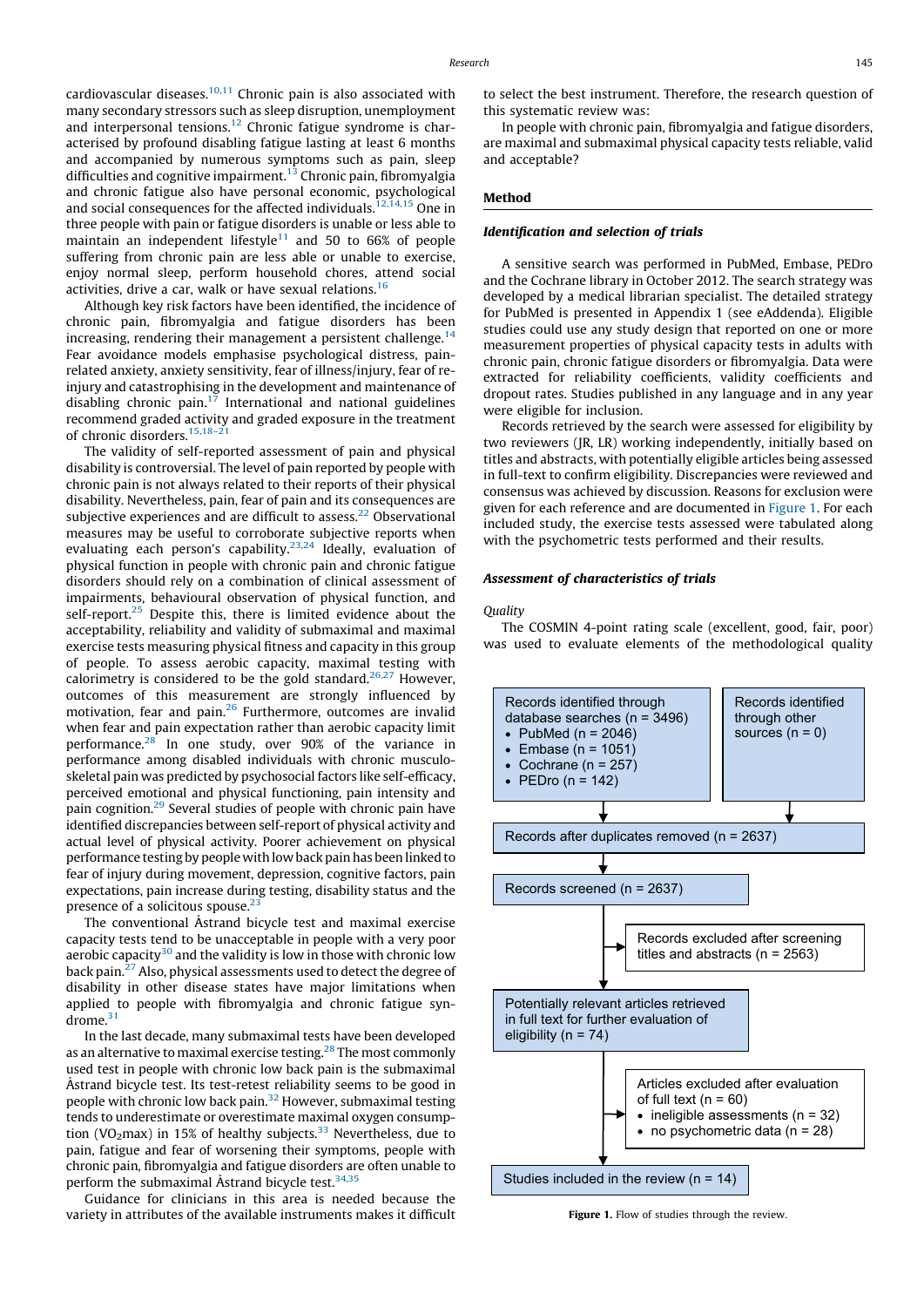#### **Participants**

Studies involving adults (ie, aged 18 years or older) with chronic pain, fibromyalgia or chronic fatigue disorders were eligible.

# Exercise tests

Studies were required to have assessed the psychometric properties of any of the following submaximal exercise tests to be eligible: Astrand test; modified Astrand test; Lean body massbased Astrand test; submaximal bicycle ergometer test following a protocol other than the Astrand test; 2-km walk test; shuttle walk test; modified symptom-limited Bruce treadmill test; and walking distance over 5, 6 or 10 minutes.

#### Psychometric outcomes

Data were extracted, where available, for the following reliability coefficients: intra class correlation (ICC), alpha reliability coefficient, limits of agreements, and Bland-Altman plots. Data were also extracted for the validity coefficients: ICC, Spearman's correlation, Kendal T coefficient, and Pearson's correlation. Dropout rates were also recorded.

#### Data analysis

The following data were extracted from each eligible study and tabulated: study design, participants (sample size, age, diagnosis), aim, exercise test, psychometric outcomes and methodological quality. Data for individual studies were reported quantitatively and the evidence was also summarised qualitatively. No metaanalyses were performed because of heterogeneity among the study designs used, heterogeneity of the psychometric properties evaluated and incomplete reporting of the data.

The evidence was graded, based on the number of studies, their methodological quality, and the consistency of the available evidence into five categories: strong (consistent findings in two or more high-quality studies); moderate (consistent findings in one high-quality and one low-quality study, or in two or more lowquality studies); limited (only one study); conflicting (inconsistent findings); and no evidence (no studies). The authors considered findings to be consistent if at least 75% of the available studies reported the same conclusion $37$ .

#### Results

# Flow of trials through the review

The search yielded 3496 records, which amounted to 2637 potentially relevant articles after removal of duplicates. After initial screening, 74 of these articles were obtained in full text for further assessment. The final selection included 14 studies involving 1275 participants. The selection procedure and the reasons for exclusion are presented in Figure 1. Inter-rater agreement about the eligibility of studies was assessed by using an unweighted Kappa. Unweighted Kappa for the selection of abstracts was  $k = 0.91$ , unweighted Kappa for the selection of full texts was  $k = 0.74$ ; this is considered to be excellent inter-rater agreement.

# Characteristics of the included trials

# **Ouality**

The reviewers rated the included studies as being 'fair' or 'poor' on the COSMIN checklist, as presented in Appendix 2 (see eAddenda). Common methodological shortcomings were

un-blinded assessment, uncertainty about other measurement errors and absence of gold standards.

#### Participants

Sample sizes in the included studies ranged from 24 to 683. The mean age of all participants was 45 years, with mean age in the individual studies ranging from 34 to 82 years. Age, diagnosis and number of participants in individual studies are presented in Table 1.

#### Exercise tests

The exercise tests listed above were all assessed by one study each, except for the conventional Astrand test (three studies), the 5-minute walk test (three studies), and a submaximal bicycle ergometer test following a protocol other than the Astrand test (three studies).

# Are maximal and submaximal physical capacity tests in people with chronic pain, fibromyalgia and fatigue disorders reliable, valid and acceptable?

No data regarding maximal exercise tests in the population of interest were identified. The data extracted from studies of submaximal tests are presented in Table 1. The psychometric properties of each submaximal test are summarised descriptively, below.

# Åstrand test

Four studies evaluated the reliability, concurrent validity and dropout rates of the Astrand test, the modified Astrand test or the Lean body mass-based Åstrand test. Based on 19 participants, Hodselmans et al reported the test-retest reliability of the Lean body mass-based Astrand test as an ICC of 0.91 (95% CI 0.76 to 0.97), which changed to 0.96 (95% CI 0.91 to 0.99) when one outlier was excluded.<sup>30</sup> The limits of agreement for the Lean body massbased Åstrand test were 32.0 and 32.8% including the outlier, and 13.8 and 16.9% excluding the outlier. Assessing the conventional Å strand test in 31 participants, Keller et al showed a test-retest reliability ICC of 0.96 and a critical difference of  $21\%.$ <sup>32</sup> Based on these studies, test-retest reliability seems to be excellent.

Smeets and van Soest evaluated the concurrent validity of the Å strand test with a modified Å strand test in 31 participants with musculoskeletal pain disorder. $35$  They reported an intraclass coefficient of 0.79 between the two tests. The limits of agreement for  $VO<sub>2</sub>$ max were 15.9% from the mean difference, which equated to 8.5 ml/kg of lean body mass per minute in  $VO<sub>2</sub>$ max. Viitanen evaluated the concurrent validity of the Åstrand test with a modified Å strand test and a 2-km walk test in 69 participants.  $39$ The ICC was  $0.20$  (95% CI -0.29 to 0.50) at entry of the study and 0.47 (95% CI 0.15 to 0.67) after 3 months. In addition, Spearman's rank correlation between these two tests was low:  $r = 0.37$  $(p < 0.01)$  at entry and  $r = 0.34$   $(p < 0.01)$  after 3 months. These tests showed low and non-significant correlations with the visual analog scale for pain, with r-values ranging from 0.11 to –0.19 for the Astrand test and 0.09 to  $-0.22$  for the 2-km walk test.

Smeets and van Soest described a slight underestimation of VO<sub>2</sub>max with the modified Åstrand test,<sup>35</sup> with VO<sub>2</sub>max outcomes an average of 9.96% higher when the conventional Å strand test was used (95% CI 6.4 to 13.5%) in the pain group. The dropout rates of the Astrand test and the modified Astrand test were moderate at 5 to 16%.  $^{\rm 30,35}$  The 2-km walk test was not recommended for subjects with chronic pain syndrome, for example fibromyalgia, due to underestimation of exercise capacity.<sup>38</sup>

# Submaximal bicycle ergometer aerobic capacity test not following Åstrand protocol

Three of the 14 studies assessed reliability (test-retest reliability) and acceptability (dropout rate) of other submaximal bicycle ergometer tests. Protocols of these exercise tests are available from the authors. Test-retest reliability was good in the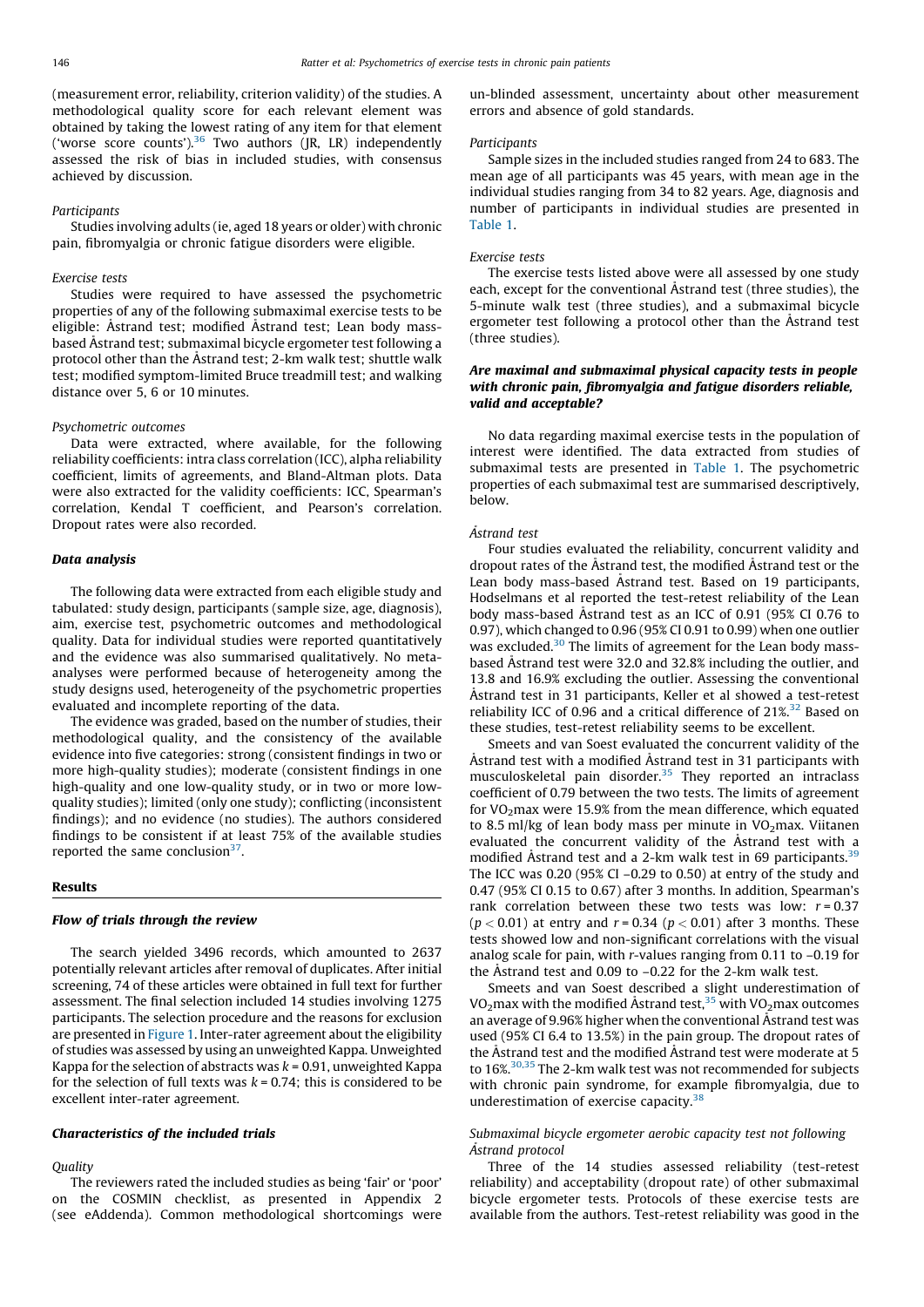| Table 1                                  |
|------------------------------------------|
| Summary of included studies $(n = 14)$ . |

| Study<br>Design                | Participants                                                                        | Exercise tests                                              | Results                                                                                                                                                            | Quality                  |
|--------------------------------|-------------------------------------------------------------------------------------|-------------------------------------------------------------|--------------------------------------------------------------------------------------------------------------------------------------------------------------------|--------------------------|
| Smeets <sup>35</sup>           | $n = 31$                                                                            | Åstrand test and modified<br>Astrand test, repeated at 7 d  | Validity: ICC = 0.79, against 33 healthy matched<br>controls.                                                                                                      | Reliability: fair        |
| Cross-over<br>randomised       | Musculoskeletal pain<br>disorders                                                   |                                                             | Critical difference: On B-A plots, the limits of                                                                                                                   | Criterion validity: fair |
| trial                          | Age = $48$ yr (SD 8)                                                                |                                                             | agreement = $15.9\%$ (8.5 ml/kg LBM min <sup>-1</sup> ). Slight<br>underestimation of VO <sub>2</sub> max with the modified test<br>by 9.96% (95% CI 6.4 to 13.5). |                          |
|                                |                                                                                     |                                                             | Dropout rate: Astrand test = 5/31 (16%), modified<br>Astrand test: 5/31 (16%).                                                                                     |                          |
|                                |                                                                                     |                                                             | Usability: modified Astrand = acceptable                                                                                                                           |                          |
| Hodselmans <sup>30</sup>       | $n = 20$                                                                            | LBM-based Astrand test,<br>repeated at 2 wk                 | Test-retest reliability: ICC = 0.91 (95% CI 0.76 to 0.97),<br>or excluding outlier 0.96 (95% CI 0.91 to 0.99).                                                     | Reliability: poor        |
| Observational<br>study         | Non-specific chronic LBP<br>with median duration of 68<br>mth (range $8$ to $180$ ) | Maximal bicycle test, once for<br>validity                  | Validity: ICC = 0.94 (95% CI 0.85 to 0.98), or excluding<br>outlier 0.98 (955 CI 0.95 to 0.99).                                                                    |                          |
|                                | Age = $34$ yr (SD 9)                                                                |                                                             | Critical difference: On B-A plots, limits of<br>agreement = 32.0 to 32.8%, or excluding outlier 13.8<br>to 16.9%.                                                  |                          |
|                                |                                                                                     |                                                             | Dropout rate: $1/20$ (5%)                                                                                                                                          |                          |
| Viitanen <sup>38</sup>         | $n = 69$                                                                            | Astrand test and 2-km walk                                  | Validity: ICC = 0.20 (95% CI -0.29 to 0.50) at baseline,<br>0.47 (95% CI 0.15 to 0.67) at 3 mth.                                                                   | Reliability: fair        |
| Non-randomised                 | Fibromyalgia                                                                        | test, repeated at 2 mth                                     |                                                                                                                                                                    | Criterion validity: poor |
| intervention<br>study          | Age = $48$ yr (SD 7)                                                                |                                                             | Correlation between tests: $r = 0.37$ ( $p < 0.01$ ) at<br>baseline, $r = 0.34$ ( $p < 0.01$ ) at 3 mth.                                                           |                          |
|                                |                                                                                     |                                                             | Reliability: alpha coefficients = 0.54 at baseline, 0.47<br>at 3 mth.                                                                                              |                          |
|                                |                                                                                     |                                                             | Kendal-T coefficients 0.32 and 0.41 for ordinal<br>correlation of the tests.                                                                                       |                          |
|                                |                                                                                     |                                                             | Criterion validity: Results did not correlate with pain<br>VAS, Spearman's $r = -0.19$ to 0.11 for Astrand test,<br>$-0.22$ to 0.09 for 2-km walk.                 |                          |
|                                |                                                                                     |                                                             | Usability: 2-km walk test not recommended for<br>subjects with chronic pain syndrome, eg,<br>fibromyalgia.                                                         |                          |
| Keller <sup>32</sup>           | $n = 31$                                                                            | Astrand bicycle test, repeated<br>twice at 5-10 d intervals | Test-retest reliability: ICC = 0.96.                                                                                                                               | Reliability: fair        |
| Observational<br>study         | LBP                                                                                 |                                                             | Critical difference: On B-A plots, limits of<br>agreement = $21\%$ for LBP.                                                                                        |                          |
|                                | Age = $34$ yr (range 29 to 43)                                                      |                                                             |                                                                                                                                                                    |                          |
| Protas <sup>41</sup>           | $n = 683$                                                                           | Submaximal bicycle test,<br>assessed before and after       | Dropout rate before rehabilitation: 20/179 (11%)<br>cervical, 165/504 (33%) lumbar.                                                                                | Unclear                  |
| Non-randomised<br>intervention | Chronic work-related spinal<br>disorders                                            | rehabilitation                                              | Dropout rate after rehabilitation: 0/683 (0%).                                                                                                                     |                          |
| study                          | $Age = 41$ yr $(SD 9)$ (cervical);<br>40 yr (SD 10) (lumbar)                        |                                                             |                                                                                                                                                                    |                          |
| van Santen $40$                | $n = 37$                                                                            | Bicycle test, repeated at 7 d                               | Reliability: ICC = 0.86.                                                                                                                                           | Reliability: fair        |
| Randomised<br>trial            | Fibromyalgia                                                                        |                                                             |                                                                                                                                                                    |                          |
|                                | Age = 42 yr (range 20 to 58)                                                        |                                                             |                                                                                                                                                                    |                          |
| van Santen <sup>39</sup>       | $n = 30$                                                                            | Bicycle test, repeated at 5 d                               | Reliability: $ICC = 0.70$ .                                                                                                                                        | Reliability: fair        |
| Randomised<br>trial            | Fibromyalgia                                                                        |                                                             |                                                                                                                                                                    |                          |
|                                | Age = $45$ yr (range 26 to 60)                                                      |                                                             |                                                                                                                                                                    |                          |
| Smeets <sup>42</sup>           | $n = 53$                                                                            | 5-min walk test, repeated at 5<br>to 9 d                    | Test-retest reliability: ICC = 0.89 (95% CI 0.81 to 0.93).                                                                                                         | Reliability: fair        |
| Observational<br>study         | Non-specific chronic LBP<br>without task experience<br>$(n=30)$ or with task        |                                                             | Critical difference: On B-A plots, limits of<br>agreement = 20%.                                                                                                   |                          |
|                                | experience $(n=23)$                                                                 |                                                             | Task experience did not significantly influence test-<br>retest differences.                                                                                       |                          |
|                                | Age = $43$ yr (SD 9)                                                                |                                                             | Usability: 5-min walk test = acceptable                                                                                                                            |                          |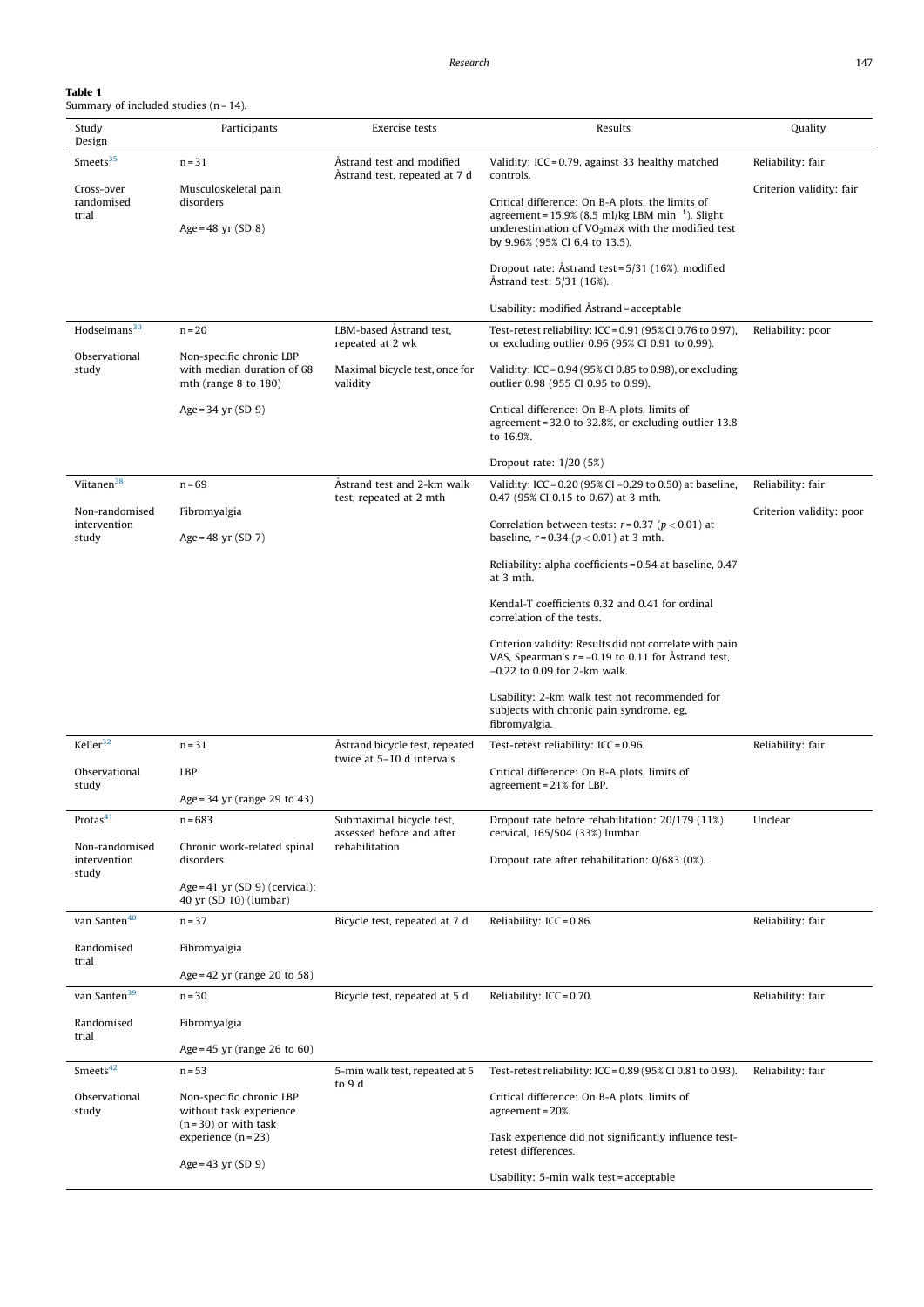Table 1 (Continued )

| Study<br>Design                         | Participants                                                                      | <b>Exercise</b> tests                                      | Results                                                                                                                                                         | Quality                  |
|-----------------------------------------|-----------------------------------------------------------------------------------|------------------------------------------------------------|-----------------------------------------------------------------------------------------------------------------------------------------------------------------|--------------------------|
| Harding <sup>43</sup>                   | $n = 147$                                                                         | 10-min walk test, measured<br>using 2 raters, and repeated | Inter-rater reliability: ICC = $0.994$ (n = 24).                                                                                                                | Reliability: poor        |
| Non-randomised<br>intervention<br>study | Chronic pain                                                                      | at $12$ wk                                                 | Test-retest reliability: Pearson's $r = 0.944$ (n = 30).                                                                                                        | Criterion validity: fair |
|                                         | Age = $50$ yr (range 20 to 84)                                                    |                                                            | Criterion validity: Spearman's $r = 0.985$ , indicating<br>strong correlation with 5-min walk test.                                                             |                          |
| Simmonds <sup>45</sup>                  | $n = 44$                                                                          | 5-min walk test, repeated at<br>2 wk                       | Test-retest reliability: ICC = 0.87.                                                                                                                            | Reliability: fair        |
| Observational<br>study                  | <b>LBP</b>                                                                        |                                                            | Criterion validity: Pearson's $r = 0.617$ for correlation<br>between 5-min walk and 50-ft walk. Correlations                                                    | Criterion validity: poor |
|                                         | Age 43 yr (range 21 to 63)                                                        |                                                            | with 7 other physical performance tests were weak.                                                                                                              |                          |
|                                         |                                                                                   |                                                            | Usefulness = no specialised equipment required,<br>acceptable to all subjects.                                                                                  |                          |
| Sato <sup>44</sup>                      | $n = 82$                                                                          | 6-min walk test, repeated at<br>2 wk                       | Inter-rater reliability: ICC = 1.000.                                                                                                                           | Reliability: fair        |
| Observational<br>study                  | Chronic pain                                                                      |                                                            | Intra-rater reliability: ICC = 0.979.                                                                                                                           | Criterion validity: poor |
|                                         | $Age = 82$ yr $(SD 8)$                                                            |                                                            | Validity: Spearman's $r = 0.652$ , indicating significant<br>association with the Functional Independence<br>Measure.                                           |                          |
| Mannerkorpi <sup>46</sup>               | $n = 69$                                                                          | 6-min walk test                                            | Dropout rate: 1/69 (1%).                                                                                                                                        | Criterion validity: fair |
| Observational<br>study                  | Women with fibromyalgia<br>Age = $45$ yr (SD 8)                                   |                                                            | 6-min walk test showed a fair relationship with the<br>Physical Function domains of the SF-36 and the FIQ.<br>and a moderate-to-good relationship with the ASES |                          |
|                                         |                                                                                   |                                                            | function scale.                                                                                                                                                 |                          |
|                                         |                                                                                   |                                                            | Correlations between the performance-based tests<br>and the activity limitations tended to be higher than<br>those between performance and pain.                |                          |
| Taylor <sup>47</sup>                    | Reliability:<br>$n = 44$                                                          | Shuttle walk test, repeated<br>within 1 wk                 | Reliability: $ICC = 0.99$ .                                                                                                                                     | Reliability: fair        |
| Observational<br>study                  | Chronic LBP<br>Age = 48 yr $(SD 14)$                                              |                                                            | Critical difference: On B-A plots, mean<br>difference = $2.5$ m, with limits of agreement of $52$ m<br>and $-47$ m.                                             |                          |
|                                         | Responsiveness:<br>$n = 111$<br>Age = $35$ (SD 9), 40 (SD 9)<br>and 46 (SD 13) yr | Shuttle walk test, repeated at<br>2 and 25 mth             | Responsiveness: Effect size = $1.42$ for fitness group,<br>0.23 for control group, and 0.94 for orthopaedic clinic<br>group.                                    |                          |
|                                         |                                                                                   |                                                            | Usability: simple, quick.                                                                                                                                       |                          |
| Wittink <sup>25</sup>                   | $n = 63$                                                                          | Modified symptom-limited<br>Bruce-treadmill test           | Validity: Spearman's $r = 0.43$ , indicating a strong<br>correlation with the Physical Function domain of the                                                   | Criterion validity: fair |
| Observational<br>study                  | Chronic LBP                                                                       |                                                            | SF-36.                                                                                                                                                          |                          |
|                                         | Age = $40$ yr (SD 8)                                                              |                                                            |                                                                                                                                                                 |                          |

ASES = American Shoulder and Elbow Surgeons, B-A = Bland-Altman, FIQ = Fibromyalgia Impact Questionnaire, ICC = Intraclass correlation coefficient, LBM = lean body mass, LBP = low back pain, SF-36 = Short-Form Health Survey, VO<sub>2</sub>max = maximal aerobic capacity, W<sub>max</sub> = maximal work capacity.

studies by van Santen et al, 39,40 with ICCs of 0.70 to 0.86. The dropout rates of 0 to 33% among the various tests were considered acceptable. $41$ 

# Walk tests

Five studies evaluated the reliability, criterion validity and acceptability of walk tests. Smeets et  $al<sup>42</sup>$  assessed test-retest reliability, reporting an ICC of 0.89 (95% CI 0.81 to 0.93). Harding et al<sup>43</sup> reported a Pearson's  $r$  of 0.944. Task experience did not significantly influence test-retest differences.<sup>42</sup> Inter-rater reliability was reported as ICCs of 0.994 by Harding et  $al<sup>43</sup>$  and 1.000 by Sato et al. $44$  Intra-rater reliability was reported as an ICC of 0.979 by Sato et al $^{44}$  and day-to-day reliability as an ICC of 0.87 by Simmonds et al.<sup>45</sup> The critical difference was 20%.<sup>42</sup> Therefore, reliability of the 5-minute, 6-minute or 10-minute walk tests is good to excellent. The 5-minute walk test is considered useful.  $42,45$ No specialised equipment is required and walk tests appear to be acceptable for people with chronic low back pain.<sup>45</sup>

Criterion validity was established between the 5-minute and 10-minute walk tests with a high Spearman's rank correlation of  $r = 0.985<sup>43</sup>$  Criterion validity of the walk tests was assessed against the 50-foot walk, the Functional Independence Measures (FIM) scale, various performance-based tests, the Short-Form Health Survey (SF-36), the Fibromyalgia Impact Questionnaire (FIQ), and the American Shoulder and Elbow Surgeons (ASES) Function questionnaire. Simmonds et al<sup>45</sup> reported a moderate correlation of the 5-minute walk test with the 50-foot walk,  $r = 0.617$ . Sato et al $^{44}$  reported a significant correlation of the 6-minute walk test with the Functional Independence Measures scale  $(r = 0.652)$ ,  $p < 0.01$ ), which was used to evaluate activities of daily living. Mannerkorpi et al<sup>46</sup> correlated the 6-minute walk test against various performance-based tests (chair rising test, hand grip strength, endurance shoulder muscles, abduction, hand to neck, hand to scapula) but the criterion validity was fair to moderate, with *r*-values ranging from -0.46 to 0.63. Criterion validity was established between the 6-minute walk tests and two subscales of the Fibromyalgia Impact Questionnaire: the physical function scale  $(r = -0.48, p < 0.001)$  and the pain scale  $(r = -0.39, p < 0.01)$ . In the same study, $46$  the 6-minute walk test also correlated with the Short-Form Health Survey (SF-36) physical function scale ( $r = 0.49$ ,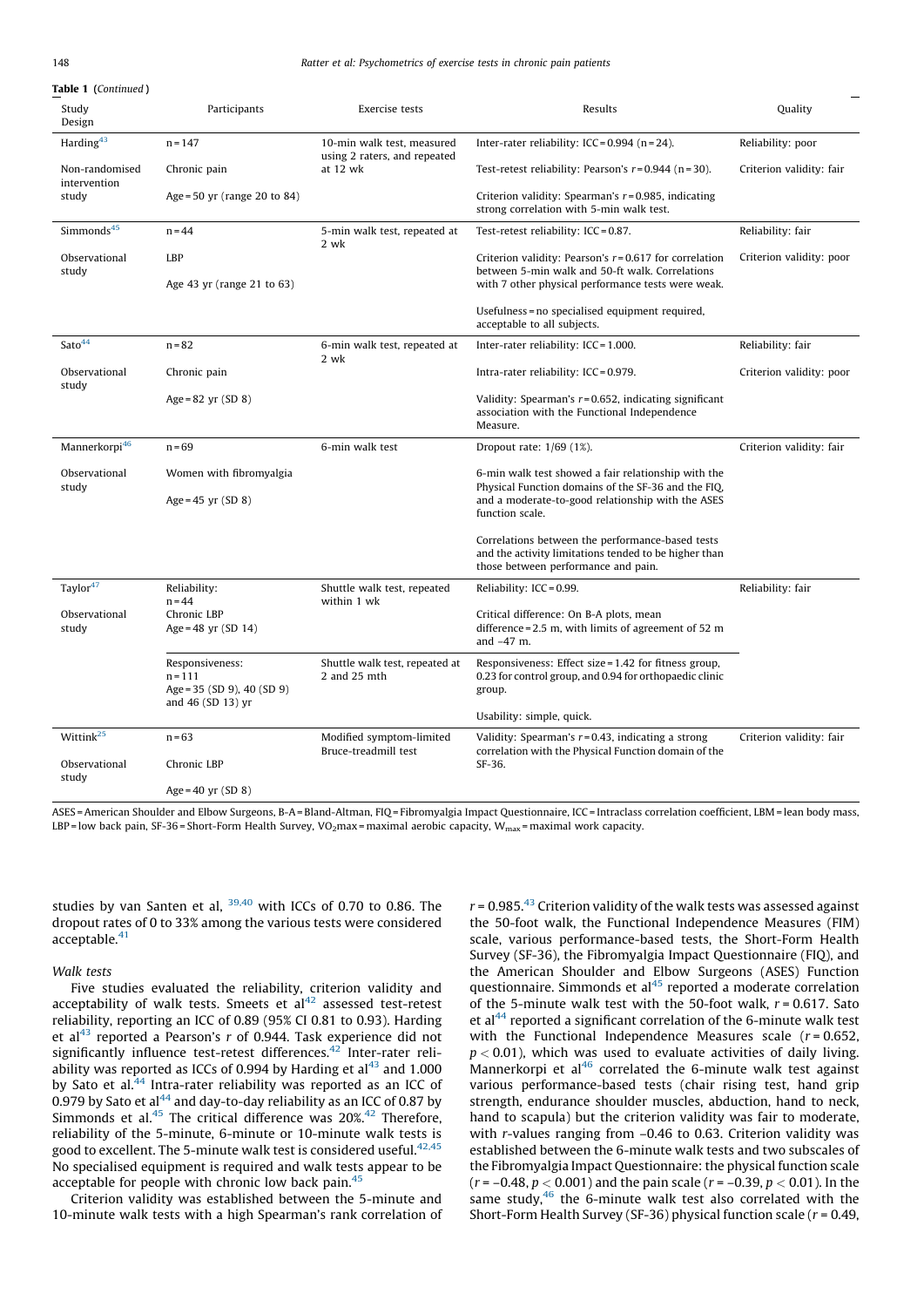$p < 0.001$ ), the SF-36 bodily pain scale ( $r = 0.38$ ,  $p < 0.01$ ), the American Shoulder and Elbow Surgeons function scale ( $r = 0.68$ ,  $p < 0.001$ ) and pain scale ( $r = 0.53$ ,  $p < 0.001$ ). In summary, the 6minute walk test showed a fair relationship with the SF-36 physical function scale and the Fibromyalgia Impact Questionnaire physical function scale, and a moderate-to-good relationship with the American Shoulder and Elbow Surgeons function scale. $46$ Concurrent validity with the performance-based tests and the other quality of life scales was low to moderate. The performancebased measures correlated more strongly with activity limitations than with pain. $46$  The dropout rate of 1% was low. $46$ 

# Shuttle walk test

Taylor et al<sup>47</sup> reported test-retest reliability with an ICC of 0.99, a mean difference of 2.5 m, and upper and lower limits of agreement of –47 and 52 m. They concluded that the shuttle walk test is a reliable and responsive test and is simple to administer.

# Modified symptom-limited Bruce treadmill test

Wittink et al<sup>25</sup> assessed the concurrent validity of the modified treadmill test with the SF-36 scale and found a moderate relationship (Spearman's  $r = 0.43$ ) in 63 people with chronic low back pain.

#### Discussion

This systematic review identified 14 eligible studies about measurement properties of physical capacity tests in people with chronic pain, fibromyalgia and chronic fatigue disorders. Exhaustive assessment of methodological quality showed some potential bias due to lack of blinding, doubt over whether the measurement was independent, and no gold standard. This may have allowed overestimation of some of the psychometric properties reported. Although the demographic features and disease severity of the participants were comparable among the studies, a meta-analysis could not be performed due to heterogeneity among the study designs used, heterogeneity of the psychometric properties evaluated, and incomplete reporting of the data. Therefore, psychometric data from individual studies were reported quantitatively and qualitatively.

Seven of the 14 studies assessed criterion validity of the submaximal tests with questionnaires or other submaximal tests.25,35,38,43–46 Difficulties in assessing criterion validity were: low reproducibility, and operationalisation variability of the criterion at issue. However, there is no appropriate reference standard. This could have led to underestimation of the test validity.

None of the included studies mentioned blinding of outcome measurement. This should not have an effect on reliability if the test was done in accordance to the test protocol. However, validity of the submaximal tests could be overestimated if researchers were aware of the results of the submaximal tests before assessment of the questionnaires. This leads to potential for bias in the review.

The stop criteria of the study protocols were comparable: heart rate too high or too low, signs of serious cardiovascular or pulmonary difficulties, and chest pain. Only one study added 'fatigue' as a stop criterion. $41$  This could have led to a higher dropout rate at the entry of the study, compared to results of other studies. It is remarkable, however, that these higher dropout rates are only presented at the start of the study and not at the end. Protas et al<sup>41</sup> hypothesise that this is based on psychosocial fearavoidance associated with pretesting rather than a true indication of physical deconditioning. Smeets and van Soest<sup>35</sup> suggested strict adherence to the testing protocol and extensive training of the health care providers to increase the acceptability of the exercise tests. Practical experiences show that acceptability of treadmill and bicycle tests is lower in psychosomatic institutions than in outpatient settings. This is attributed to disease severity and other demographic features.

In four of the 14 studies,<sup>38-40,42</sup> assessment of the psychometric properties of the submaximal tests was not the primary purpose of the study. Data of measurement properties were sparse and the methodological shortcomings of the psychometric measurements could have led to bias.

Five out of 14 studies investigated test batteries of physical performance tasks. $42-46$  Submaximal exercise tests such as the 5minute, 6-minute or 10-minute walk tests were merely one item of the test battery. This could have generated an unclear risk of bias and could cause underestimation or overestimation of the effect measure because participants had to do the test battery completely, and not just one exercise test.

Some uncertainties arose about the reliability and criterion validity of the conventional Åstrand test. $27,30,34$  Good test-retest reliability (ICC 0.96) was reported in people with chronic low back pain32 and moderate concurrent validity with the modified  $A$ strand test (ICC 0.79) in people with musculoskeletal pain disorders. $35$  However, the ICC is strongly influenced by the variation between subjects $32$  and the low number of participants in the included studies, which may have resulted in a spuriously high estimate of reliability.

Despite good reliability and moderate criterion validity, all the studies showed low levels of perceived exertion. The low levels of perceived exertion may be more likely to be due to fear avoidance than physical deconditioning.

The gold standard for exercise testing is maximal calorimetry, with detailed assessment of lactate,  $VO<sub>2</sub>$ max, blood pressure and electrocardiographic data. However, these detailed assessments are not available to many physiotherapists. Measuring people's subjective perception with standardised assessment (such as rating of perceived exertion), monitoring heart rate, and performing submaximal exercise tests seem to be the most applicable methods in daily practice. All of the submaximal exercises identified in this review are useful, feasible, and applicable to the population of interest. At most, one session of 20 to 30 minutes is necessary for a submaximal test, although a treadmill or a cycle ergometer are also needed for some of the tests.

Future research in this area should assess the reliability of submaximal exercise tests with higher quality study designs and report data in sufficient detail to allow for meta-analysis. Future studies could also evaluate the concurrent validity of submaximal exercise tests, compared to maximal tests, in people with chronic pain, fibromyalgia and chronic fatigue disorders. However, the lack of studies of maximal testing of people with chronic pain, fibromyalgia and chronic fatigue disorders may be due to difficulties with such tests. $27$  Concurrent validity with other physiological measures, such as heart rate variability could also be investigated. Heart rate variability is related to emotional arousal<sup>48</sup> and might be important in the assessment of physical capacity in this population.

In conclusion, there is moderate evidence of the reliability, validity and acceptability of the evaluated submaximal exercise tests in people with chronic pain, fibromyalgia and chronic fatigue disorders. There is no evidence, however, about maximal exercise tests in this population.

What is already known on this topic: Guidelines recommend graded activity in the treatment of chronic pain, fibromyalgia and chronic fatigue disorders. Self-reports of physical disability often do not correlate with pain severity, so objective assessment of physical capacity is recommended.

What this study adds: Although little is known about maximal exercise tests in this population, moderate evidence exists that several submaximal exercise tests are reliable, valid and acceptable in people with chronic pain, fibromyalgia and chronic fatigue disorders.

eAddenda: Appendices 1 and 2 can be found online at [doi:10.1016/j.jphys.2014.06.011](http://dx.doi.org/10.1016/j.jphys.2014.06.011) Ethics approval: Nil.